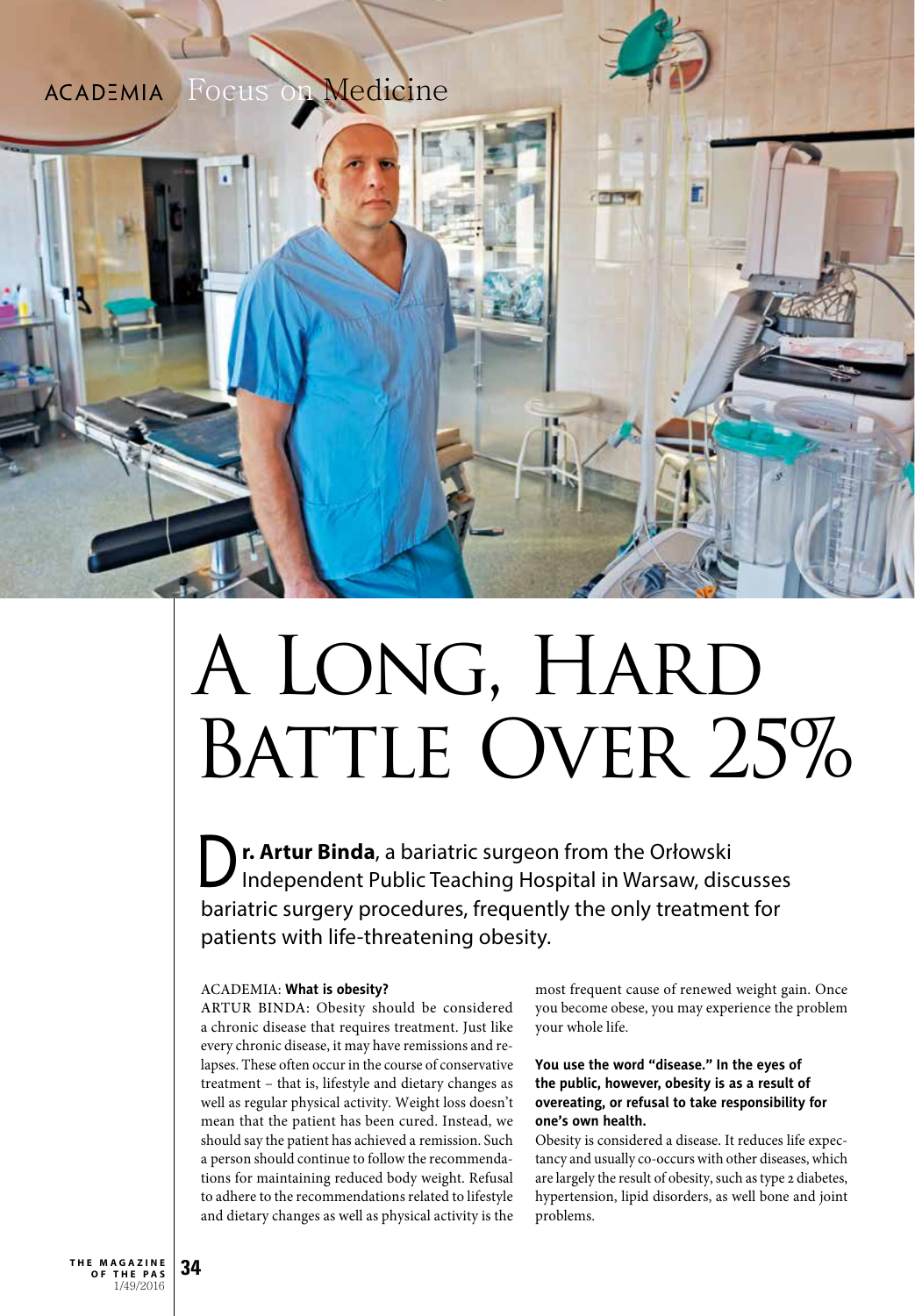www.czasopisma.pan.pl

SURGICAL TREATMENT OF OBESITY

## **What causes obesity? Maybe a penchant for junk food and sugar?**

Of course, obesity is caused by an excess of energy intake over energy expenditure. Such situations are not rare these days, and I don't just mean fast food. The first factor conducive to a rapid increase in the number of obese people is very easy access to food in general. In ancient times, you had to run around for 15 hours to eat one meal a day. Today, we run for just 15 minutes and eat all day long. Another thing is that we use a lot less energy to carry out the same activities as our recent ancestors. We take the elevator to the fourth floor, we drive to work by car or by public transport. Daily life does nothing to force us to engage in physical activity and we eagerly take advantage of this fact.

Another element is time. Those who are professionally active rarely finish work before 4 pm, so they practically have no time left for themselves. Looking after your health often requires time. I'm not talking about low-calorie meals, because making them usually takes little time. Rather, it's difficult to squeeze physical activity into a busy schedule. And, finally, there is stress. There is more stress today than in the past and consuming too many calories may be the easiest way to cope with stress. Genetics plays a major role, too. Some people are predisposed to store excess calories as body fat, others are not. Also, there is a theory that the microbial composition of the flora in the large intestine matters. Certain microorganisms may cause faster breakdown of nutrients and increase glucose absorption, which results in greater storage of sources of energy. If the flora in the large intestine is not conducive to this process, simple sugars are not absorbed excessively, so excess calories are not stored as fat. To make a long story short, there is no single cause of obesity.

# **In 2015, the National Food and Nutrition Institute published studies showing that excess body weight affects 22% of students in primary and lower secondary schools, 49% of women and 64% of men. Back in the 1970s, those rates were in the single digits. What has happened to the Poles?**

Forty years ago, very few people in Poland had cars. Over two decades, we have become more and more similar to highly developed countries. Of course, that has its advantages, but there are plenty of disadvantages as well. The United States and such European countries as the UK are obese countries. By saying that, I don't mean that we earn more, so we eat more. On the contrary, the less we earn, the less healthy our diet is. A hot dog in a shopping mall or at a gas station costs very little, giving us the impression that we can eat a decent meal for just a few dollars. Instead, we should learn to use good products. A tasty fish meal can be made for a similar sum. And what's the point of eating a whole bar of chocolate at once?

#### **What prompts obese patients to seek help?**

There are three possibilities. First, patients take the initiative and seek help when they realize that their quality of life has deteriorated so much that they have trouble with the activities of daily living. For example, they can't squat to pick up an item they've dropped or tie their shoelaces. They get tired so easily that they practically can't move. Such problems are coupled with mental disorders, because obese people are prone to depression and report poor self-esteem. In some cases, patients realize that obesity is a disease that shortens their life expectancy, that surgical treatment can lead to weight loss and the resolution of obesity-related comorbidities. Second, patients may be referred by their primary care physician, who realizes that obesity is a disease that needs to be treated. Third, patients may be encouraged by the positive results of a bariatric surgery that a friend or a relative underwent.

## **But is a patient's willingness to receive treatment enough?**

No, it's not. Although there are no legal provisions regulating eligibility for surgical treatment, certain guidelines do exist and bariatric surgeons are strict about following them. Bariatric treatment is recommended for patients with a body mass index (BMI) of 35-39.9 kg/m<sup>2</sup> and at least one obesity-related comorbidity, or for those with a BMI of more than 40 kg/m<sup>2</sup>. In some countries, patients are obliged to take part in a series of courses, officially signing in to confirm their attendance. Most centers require a reduction in body weight in the pre-operative period to reduce the risk of complications. In the United States, some insurance companies even refuse to cover the costs of treatment unless this condition is met.

## **You also advise your patients to lose weight before surgery.**

Yes. That's a test. I need to know if they are disciplined enough to follow the recommended guidelines after surgery. If I have serious doubts, I disqualify such patients. I can see no need to risk a serious surgical procedure if the results are likely to be uncertain. It is necessary to weigh the risks against the expected benefits, because such procedures are related to certain dangers. Compilations are rare, but when they occur, they are severe and require long-term treatment. Also, they may be linked to mortality, in the order of tenths of a percent, but that's still a risk of mortality. Meanwhile, many patients believe that the period before the surgery is the last moment they can eat as much as they want, so they ultimately report for the procedure weighing even more than when they were qualified for surgical treatment. Operating on a patient that gained weight, or at least didn't lose weight before surgery is associated with a higher risk of com-

## **Artur Binda, MD,**

graduated from the Medical University of Warsaw in 1995. He obtained his first degree of specialization in general surgery in 1999, followed by second-degree specialization in 2004. He has authored or coauthored over 20 scientific publications.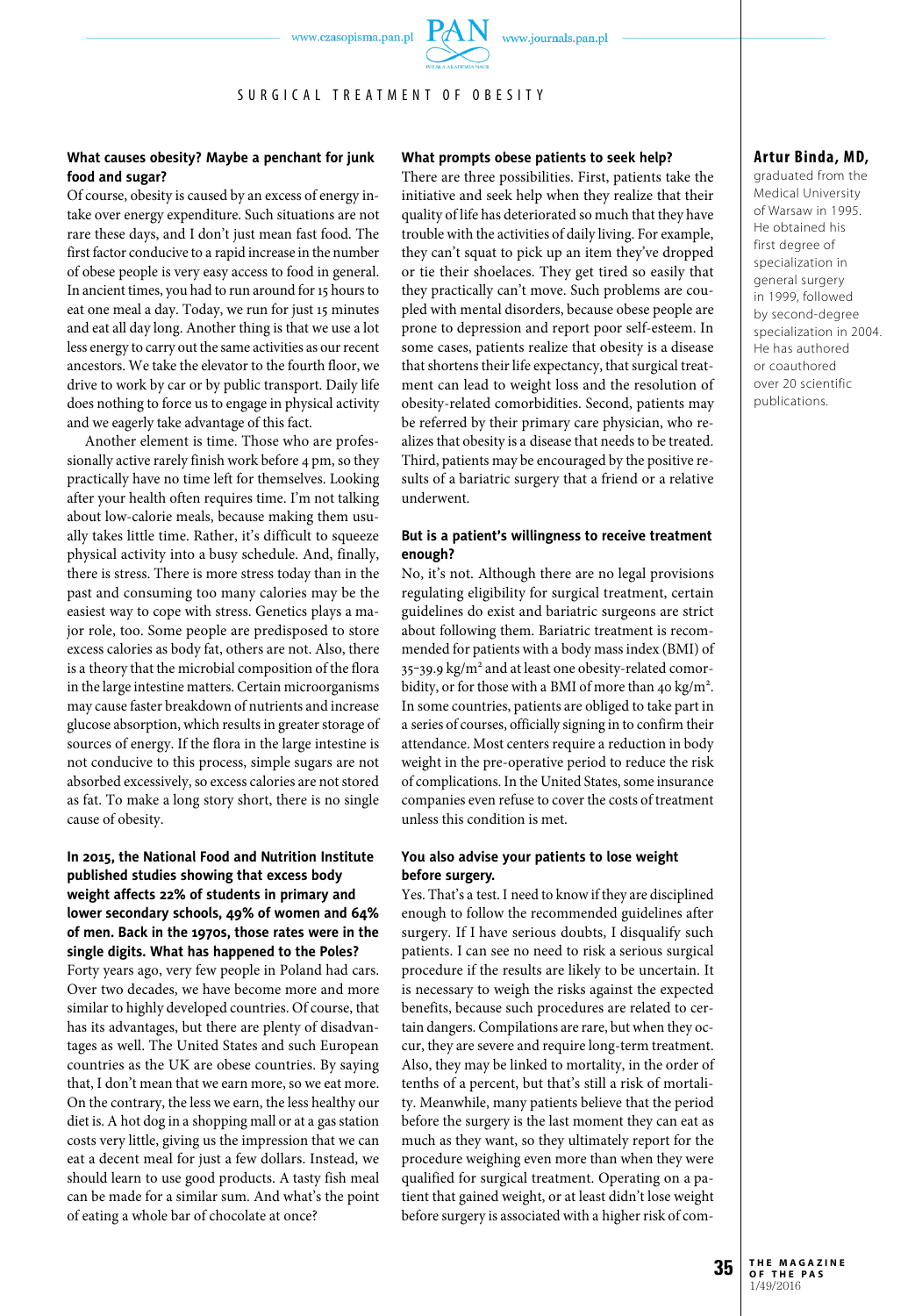

## Focus on Medicine $ACAD<sup>2</sup>MIA$

plications. The procedure takes longer and, despite the surgeon's best efforts, it is technically less perfect. That impacts on the long-term results of the surgery. The more precisely a procedure is performed, the better the results in the form of reduced body weight. And that is important.

#### **What is the course of the treatment?**

During the first consultation, the patient is informed about the type of procedure. There are two options: restrictive procedures and mixed procedures. The former include sleeve gastrectomy, the latter – gastric bypass. Patients with a history of numerous abdominal surgeries and, say, large abdominal hernias are more likely to be candidates for restrictive procedures. Those who eat a lot of sweets are eligible for mixed procedures, which cause malabsorption. Mixed procedures result in improvements in type 2 diabetes, so they are by definition better for patients with this disease.

In a restrictive procedure, around 70-90% of the stomach is surgically removed and a narrow pouch is created that can hold around 100-150 ml of food. That's because this procedure mainly works by reducing the amount of food that can be consumed. Also, patients after such surgery can't eat too fast, especially solid foods. Otherwise, they experience nausea, pain, and vomiting. Neurohormonal mechanisms also play a role by reducing the secretion of ghrelin. Ghrelin, colloquially referred to as "the hunger hormone, " is responsible for appetite. It is produced by cells that are located chiefly in the fundus of the stomach, which is the part that is surgically removed. The lower the level of ghrelin, the less you want to eat. However, this mechanism doesn't work in all patients. Patients sometimes have hunger pangs, but these are rather psychological in their nature, because they can't eat as much as they would like to.

The Roux-en-Y gastric bypass, or mini-gastric bypass, is a mixed procedure that involves creating a pouch from the upper part of the stomach (the exact volume of the pouch differs depending on surgery) and bypassing around 1.5-2.5 m of the intestines, which means excluding this segment from absorption and digestion. We may reroute the intestines to stop digestive enzymes from going through one segment and food from passing through another segment, ultimately connecting the bypassed portions further down the gastrointestinal tract. That's where the enzymes mix with the food and so digestion and absorption begin. Such surgical treatment offers a better chance for greater weight loss. The patient is less affected by non-adherence to recommended dietary guidelines. Unfortunately, this treatment is linked to complications in the long-term, chiefly deficiencies of microminerals and vitamins caused by malabsorption. Also, this means more changes in the anatomy of the gastrointestinal tract. A less-invasive restrictive surgery is sometimes a better solution.

**What happens after the treatment option is chosen?** After initial qualification, the patient is referred to a dietician who gradually reduces daily caloric intake down to 800 kcal before surgery, thus helping the patient lose weight. The dietician also instructs the patient on what to eat after surgery. Psychological evaluation is also necessary, because a psychologist must assess the patient's general mental health and understanding of the consequences of surgery, awareness of what will be done.

## **So psychological assessment is the final step before surgery.**

Not exactly. We send the patient to hospital for four days to rule out general medical contraindications. We carry out full diagnostic tests related to the circulatory and respiratory system, a chest X-ray, an abdominal ultrasound, and a gastroscopy. If the psychologist and the internist have agreed, the patient has regularly visited a dietician and has lost weight, we qualify him or her for surgery. Patients who don't meet such conditions are disqualified. Treating obesity doesn't mean simply cutting out a piece of the human body. It is a process that never stops. Bariatric patients remain afflicted their whole life. And that's essentially how long the treatment should last. Follow-up visits are routinely scheduled every three months in the first year after surgery, every six months for up to two years, and after that once a year. These visits are aimed at disciplining patients, too. Studies show that they help improve the results of the treatment. I always tell my patients that they deserve half of the credit for satisfactory weight loss.

## **What do you mean by "satisfactory?"**

There is no specific definition of the success of bariatric treatment, but we assume that it involves weight reduction to a BMI below 35, which means class I obesity, especially in patients with an initial BMI of 40 or even more than 50. Another criterion involves reducing initial body weight by at least 25%. There is the question of the permanence of the results. Around 60‒70% of patients maintain a good result for 5‒7 years. Improvements in obesity-related comorbidities, chiefly diabetes and hypertension, are equally important. In this field, the figures are similar: the results of lab tests are within normal limits and no medications are needed in 60-70% of patients. And the final aspect: the level of patient satisfaction in various spheres: at work, at home, sex life, self-sufficiency, and so on. Most patients are satisfied.

## **Can you monitor what is happening to all of your patients?**

In Poland, the process essentially involves surgical treatment and the procedure is performed by a surgeon. In countries where bariatric treatment is more

**36 t h e m a g a z i n e o f t h e p a s** 1/49/2016